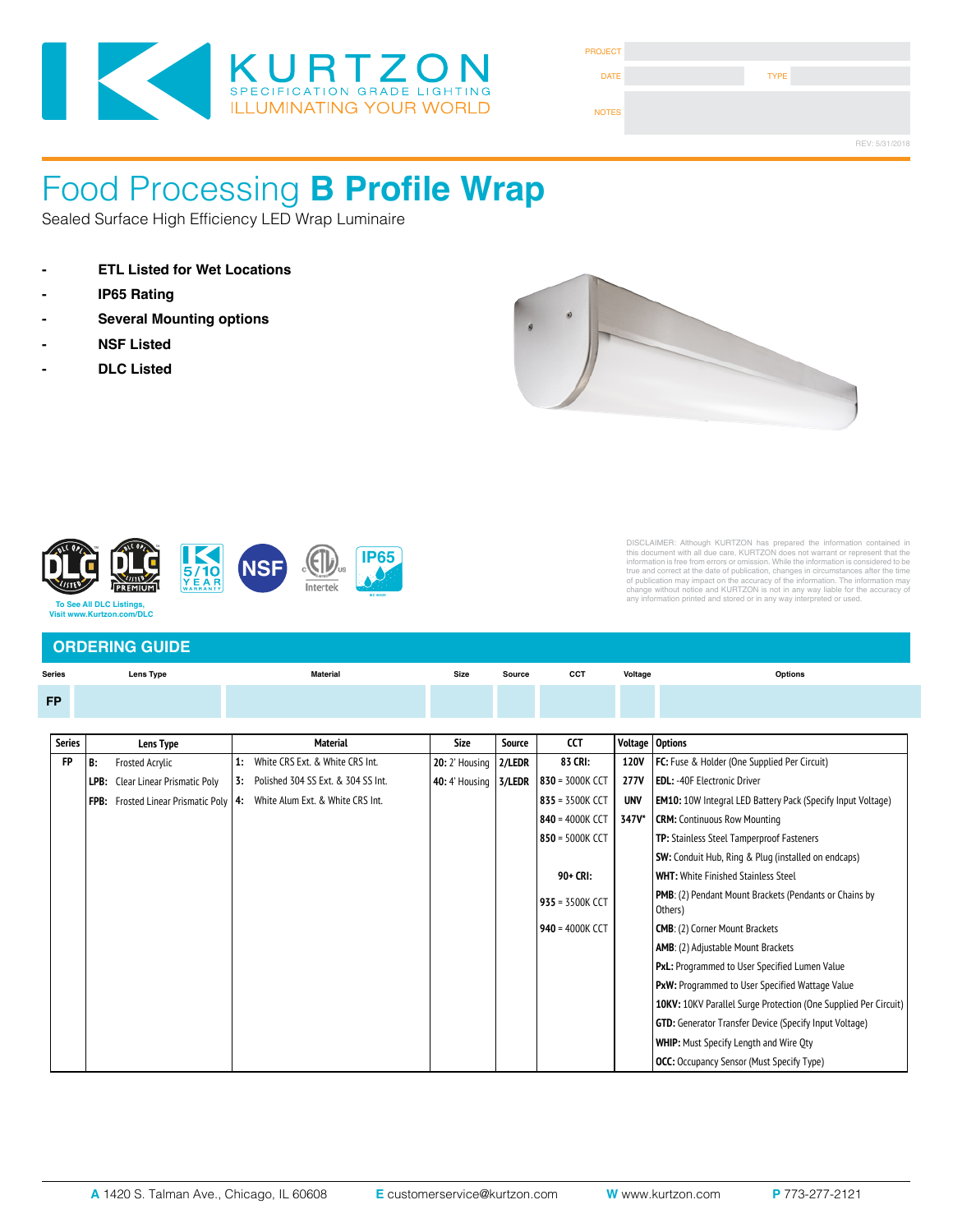

## Food Processing **B Profile Wrap**

Sealed Surface High Efficiency LED Wrap Luminaire

#### **SPECIFICATIONS**

**HOUSING:** Double channel housing of 20Ga 1008 Cold Rolled Steel, 20Ga 304 Stainless Steel, or .040" 3003 Aluminum construction.

**END CAPS:** Precision stamped 20Ga 304 Stainless Steel end caps secured to housing with captive stainless steel Flush head screws. SW Option provides a sealed conduit hub installed on endcap.

**GASKETS:** Closed cell 100% NSF listed nitrile gasketing. Resists aging, grease and solvents.

**LENS:** Extruded .125" thick frosted acrylic or linear prismatic polycarbonate available in clear or with frost inlay for obscuring LED image.

**LEDS:** Commercially available in a wide variety of Color Temperature (CCT), FLUX, and CRI. Highly efficient and consistent color maintained to 3 SDMC for color critical applications. B50/L70 and compliant with Zhaga recognized hole patterns. Consult factory for LED options or configurations not listed below.

**DRIVERS:** Standard Universal Voltage Class 2 drivers are 0-10v Dimmable to 1% for most LED configurations. They come with at least 2.5Kv surge protection, have less than 10% THD at max load, Ballast Factor Greater than .95 and are programmable to match specific lumen or wattage requirements. Drivers with higher input voltage ratings are available, consult factory for driver specifications.

**REFLECTOR:** Die formed metal with high reflectance white polyester powder coat finish. Typical reflectivity 92%.

**INSTALL SURFACE:** Suitable for wet locations under covered ceilings only. Four .312" debossed holes for surface mounting. One .875" (1/2" trade-size) flattened and knockout located on back of housing for wiring. See below for other mounting and supply entry options.

**ROWS:** Joiner bands provided for continuous row mounting (See Option: CRM). Please specify number of fixtures in each run.

**FINISH:** Stainless Steel Housings are Satin Polished unless option "WHT" is selected. All other housings are finished with gloss white high reflectance 1000hr saltspray polyester powdercoating.

**LISTINGS:** IP65 rated for dust and water ingress. ETL listed per UL\_1598 for wet locations. Drivers and LEDs are covered by a 5 year warranty, the remaining fixture is covered by a 10 year warranty. NSF2 listed for splash zones.